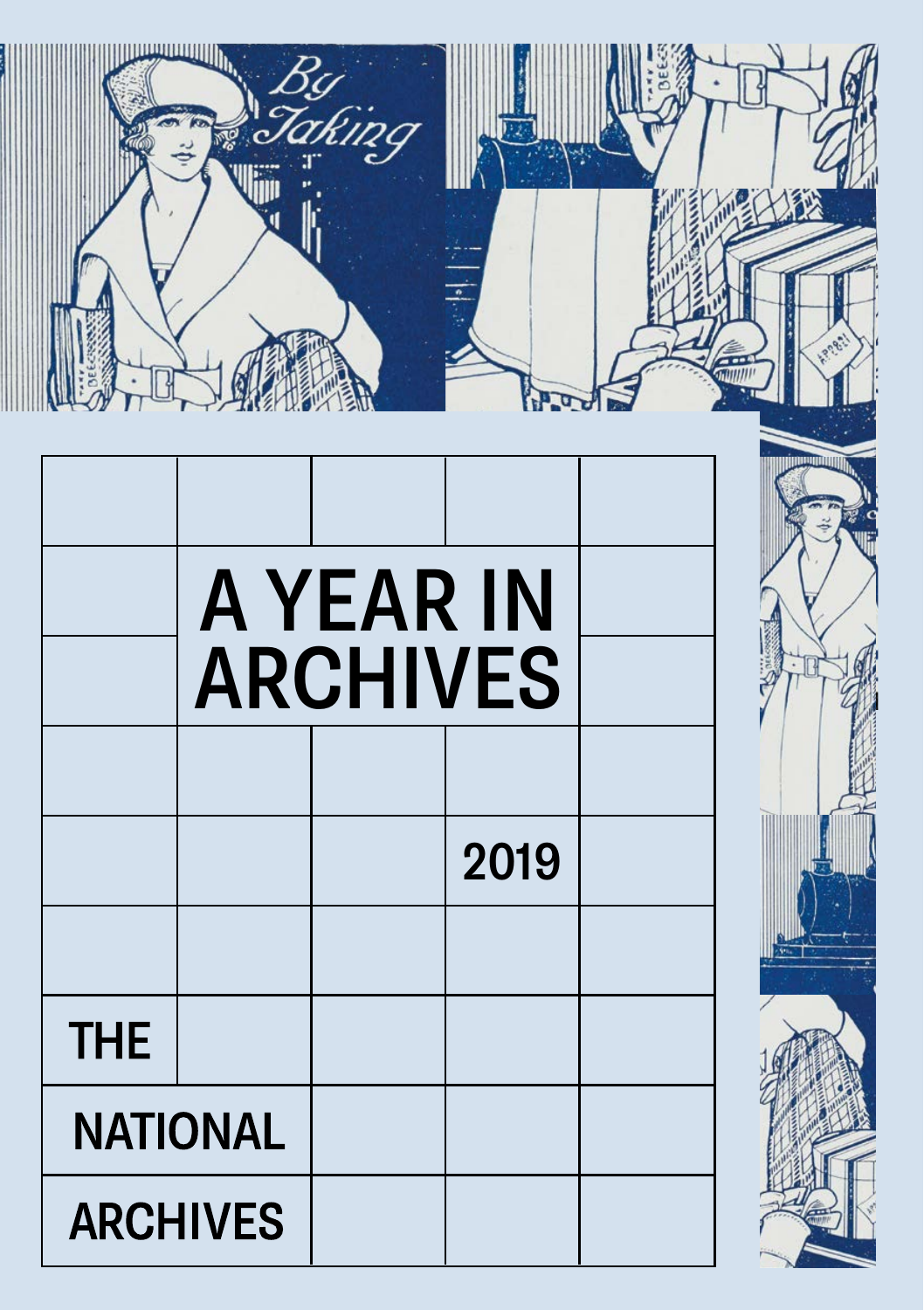### TRUST

#### **Democracy and society are strengthened by scrutiny of the archival record, holding institutions and individuals to account**



"…it's not just paper. You see, to them it's just paper, words on paper, but to the person who's reading it, who it's about, it's everything. It's their life."

There are currently over 75,000 children and young people in care in England, and hundreds of thousands of practitioners involved in creating and maintaining social care records on their behalf. **The MIRRA (Memory, Identity, Rights in Records, Access) project**, led by University College London and funded by the AHRC, has been exploring how child social care records have been created, kept and used, to better understand the impact these records (or lack thereof) have on care leavers over the course of their lives. In partnership with the Care Leavers' Association, the project has engaged with a wide range of stakeholders, including regulators, social work practitioners, information professionals, researchers and – most importantly – care leavers themselves, who have been part of the research design team. The research collected interview and focus group data from nearly 100 care leavers, social workers and other practitioners.

The research findings highlight the importance of records to care leavers, helping them to better understand and come to terms with

Susan, Care Leaver

their pasts and how they came to be in care. But they also point to the frequent failure of recordkeeping practices to capture the voices of the children and young people themselves, and the barriers many care leavers encounter in finding and accessing their records.

The MIRRA project calls for a shift towards more caring and co-created recordkeeping practices to address the balance of power and build trust. The project has published three key recommendations: that records should be co-created and include the voice of each child themselves; that best practice guidance for the creation and management of records be established; and that new standards for access to records for all care-experienced people be developed.

Project outputs to date have included a short film (https://bit.ly/2PsaB87), record keeping guidelines, a British Association of Social Workers best-practice guide and a new website (in collaboration with Family Action) to help care leavers access their records.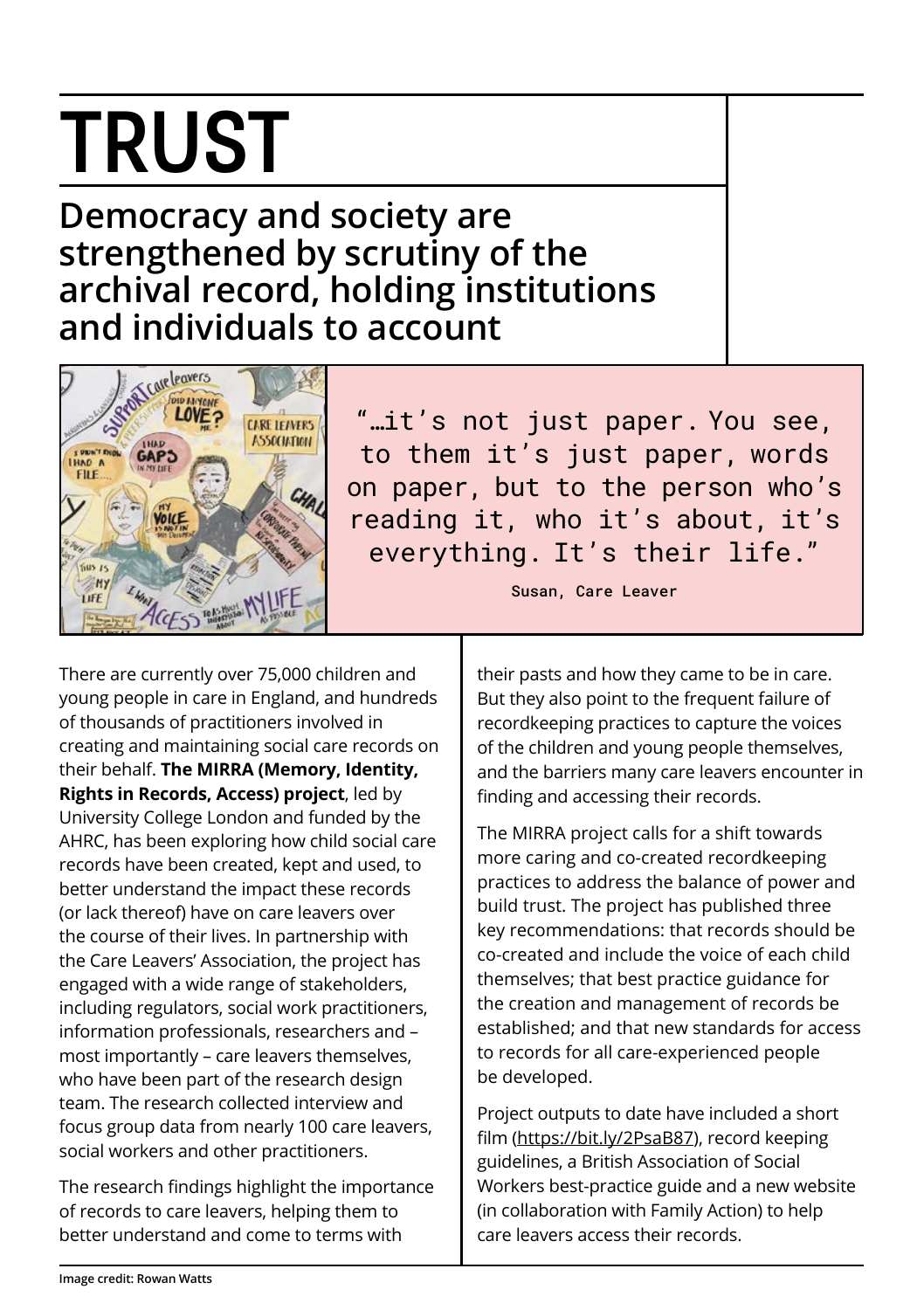# ENRICHMENT

### **Archives enhance and enrich our society intellectually, culturally and economically**

**West Yorkshire Archive Service (WYAS)** was able to capitalise on the soaring interest in the diaries of Anne Lister after the airing of BBC/ HBO biographical drama 'Gentleman Jack'. As a result of the series' popularity, WYAS has seen a huge spike in enquiries and visitors to its service, including many LGBTQ+ groups and individuals, many of whom feel a real personal link with Anne's story of hidden sexuality. Talks and events about the collection have been a sell-out, even attracting international visitors embarking upon Anne Lister pilgrimages.

WYAS has long recognised the importance of the diaries of the 'first modern lesbian'. They were inscribed in the UNESCO UK Memory of the World Register in 2011, which acknowledged their significance as an important resource for studies in gender, sexuality and women's history, as well as providing a wealth of information about

politics, business, religion, education, science, travel, local and national events, medicine and health. The service has digitised the diaries and made them available on the WYAS online catalogue, with the generous support of Sally Wainwright, the screenwriter who adapted Anne's story for the screen. WYAS has, in addition, begun a project inviting volunteers to help with the transcription of the five million words that constitute Anne's diaries. This ambitious project is made more challenging by the fact that some of the entries are written in Anne's own coded 'crypthand'. This crowdsourced volunteering project currently has over 50 participants, enabling the service to offer a broader volunteering programme than is usually viable. Through these projects, the service hopes to make the diaries of this remarkable woman as accessible and impactful as possible.

"It was truly a wonderful experience watching her tumultuous, brilliant, profane associations spill out onto the page."

Transcription volunteer

offormsvzupap=3W

**Image credit: West Yorkshire Archive Service**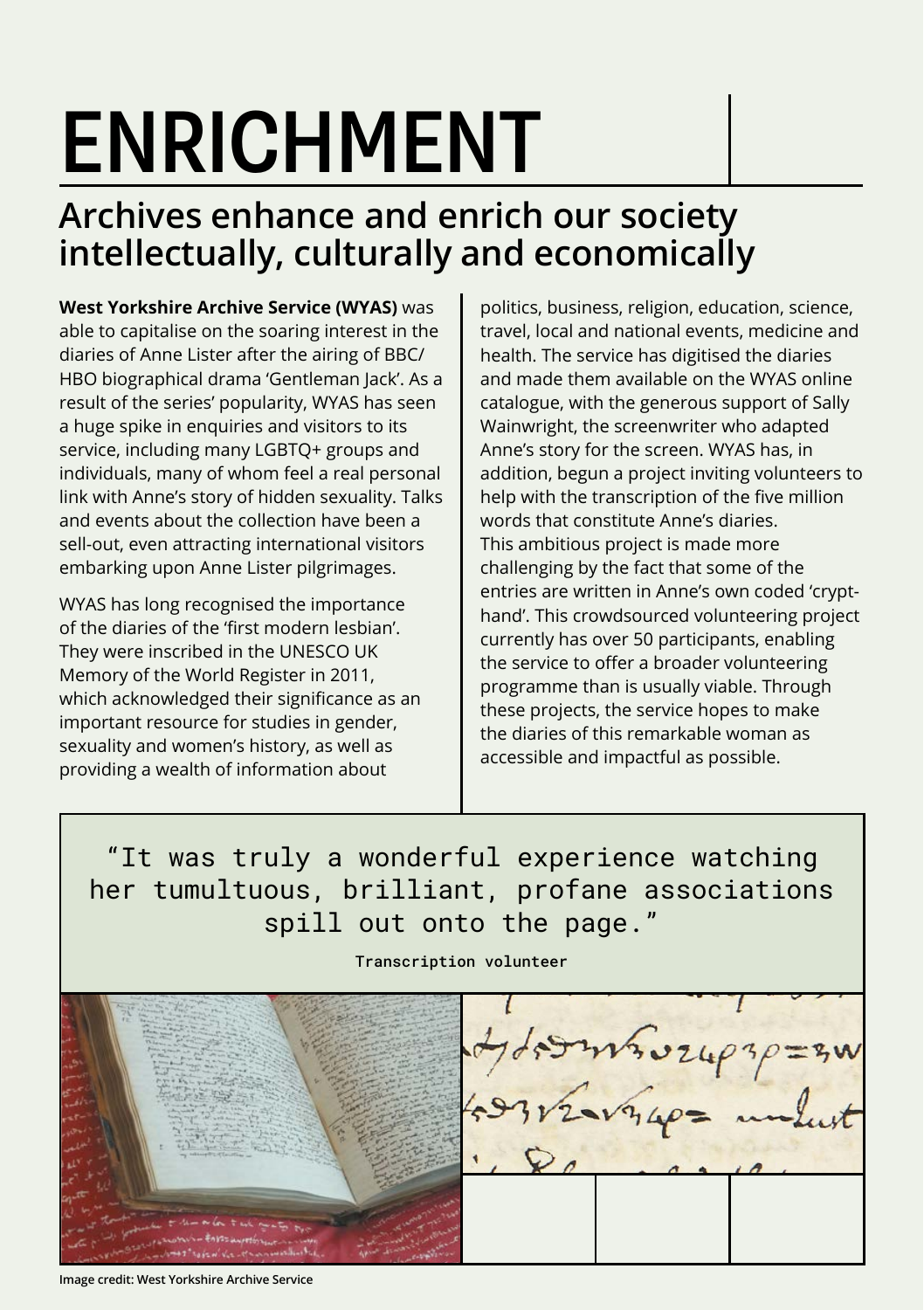# **OPENNESS**

**Archives cultivate an open approach to knowledge and are accessible to all**



"Honouring the selfless contribution of our wartime staff may have been our starting point but one of the project outcomes has been an incredible audio showcase of the diverse voices that make up TfL's workforce in 2019."

Melissa McGreechan, Assistant Archivist, TfL Corporate Archives

#### **Transport for London (TfL) Corporate Archives**

has been working with staff members from across the organisation on a project to turn its hundreds of historic First World War letters into audio recordings. The letters, sent by Underground, bus, and tram staff to the staff magazine, T.O.T. (Train, Omnibus, Tram), describe their experiences fighting overseas, their memories of home, and their hopes for the future. By creating audio versions of the letters, sharing these recordings online and adding them to the permanent collections of the Corporate Archives, these stories are being made available to a much wider audience, including people with visual impairments. With support from TfL's staff disability network, the project is the first part of an ongoing initiative to increase access to the organisation's collections for disabled audiences, recognising the huge interest in these collections and their research potential.

At the heart of the project are the more than 160 volunteer readers, all current TfL staff members, whose voices have brought the letters to life and into the present day. The volunteers are representative of the diversity of today's TfL workforce in terms of gender, race, nationality, and background. The letters reveal many connections between the past and today, but also help to show how far TfL has come as a modern, inclusive organisation. The project has raised the profile of the archives across the business, reaching new audiences inside and out, including former members of staff, their families, and local schools, as well as people of all ages with visual impairments.

A second phase of the project will focus on the letters from the Second World War, again working with volunteers to bring the stories of former staff to life. The project is due to finish in August 2020, the year of TfL's 20th anniversary, with the online launch of the recordings and a selection of accompanying images.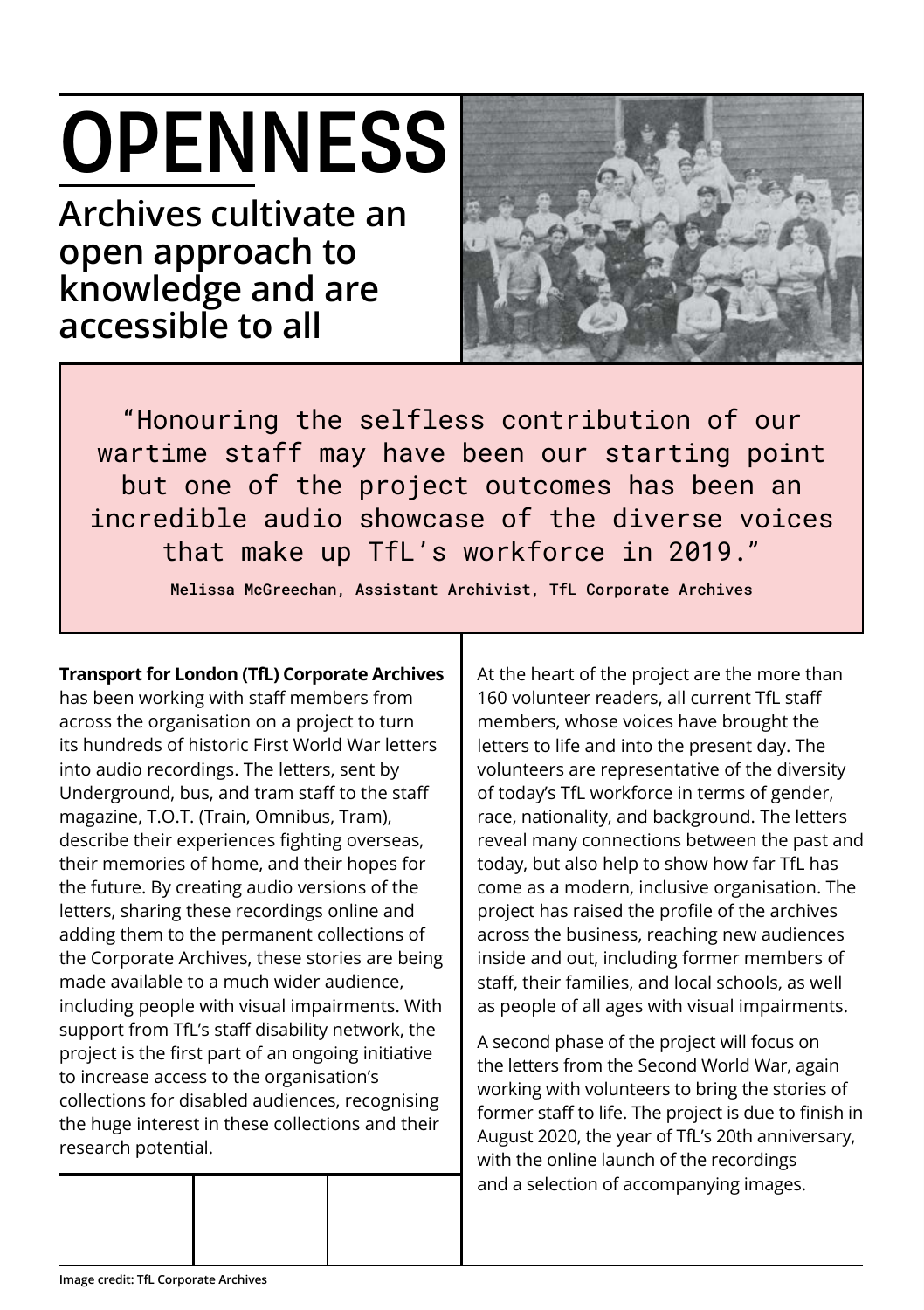### DIGITAL

### **Creating and sustaining archives in the digital age**

"Working on the project has changed attitudes across the Trust on how we should approach access to digital records and their long term preservation."

Graeme Edwards, Archivist, SWHT

**South West Heritage Trust** has developed new integrated collections management and digital preservation systems to transform the way it cares for digital archives. The Trust is an independent charity delivering a range of heritage services in South West England. It includes archive services for Somerset and Devon, at centres in Taunton, Exeter and Barnstaple.

The Trust originally approached the digital records challenge as two separate projects. First, they worked with Metadatis to develop a more flexible and up-to-date collections management database, bringing together a range of existing resources such as accession and catalogue databases, and a spreadsheet recording collection loans and productions. A separate project to conduct a full audit of digital records across the Trust and transfer these onto an open-source digital preservation system, managed by Arkivum, was also underway. The Trust recognised that these two systems could be integrated, creating a seamless way to look after and provide access to digital collections.



The integrated systems can be updated instantaneously, providing users with fully upto-date catalogue information. The Trust can also quickly produce statistics to demonstrate collections use and access. The new systems have helped to ensure that collections are better managed than ever before.

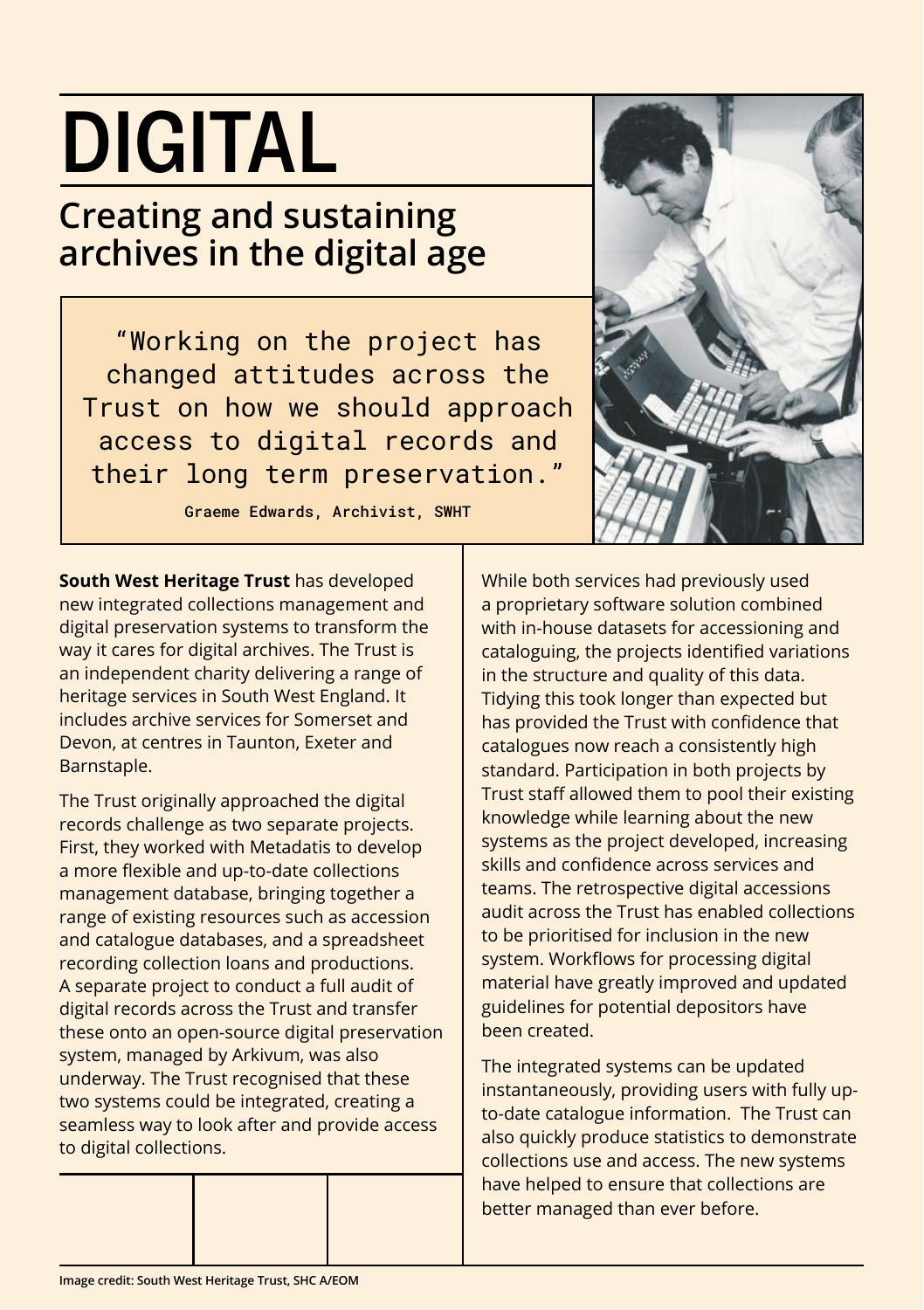# RESILIENCE

### **Evaluating different service delivery models for archives and fostering innovative approaches**

Among the collections at **Derbyshire Record Office** are a number of mementos gathered in the mid-nineteenth century by Lady Jane Franklin, second wife of Sir John Franklin, the British Royal Navy officer and Arctic explorer. Until very recently, these objects were kept together loosely in a single box. The service decided that the collection was a prime candidate for a crowdfunding project, hoping to raise enough to purchase the appropriate storage boxes to keep the objects safe and easier to display and access.

Over the course of her life, Lady Jane Franklin created a 'museum' in her home, a display of treasured keepsakes serving as a reminder of her adventurous travels around the world, many of which were alongside Sir John during their 19 years of marriage. The resulting mementos from their shared life have provided a fascinating box of objects, including a small doll believed to have once belonged to an Aboriginal girl that the Franklins adopted whilst in Tasmania, pieces of mummy cloth

from Thebes, drawings from an Inuit guide enlisted in an attempt to recover the lost voyage, and a palm leaf manuscript from Madras.

Realising that the majority of people will not be able to view these items in person, the service has made information about these objects available on their blog. As well as being repackaged, each item has been professionally photographed and the images are showcased in an online exhibition on Google Arts and Culture.

Having exceeded their crowdfunding target of £1,000 in just 35 days, the service hopes to use this model to fund more preservation projects. Although it raised a relatively modest amount, this trial project demonstrated the success of a crowdfunding approach and provided valuable skills and experience for tackling larger projects in the future.



"Lady Jane's Museum gave us the perfect opportunity to test a new fundraising model. Planning and running the crowdfunding also helped us develop invaluable skills in social media and profile raising."

Sarah Chubb, Archives and Local Studies Manager, Derbyshire Record Office

**Image credit: Derbyshire Record Office**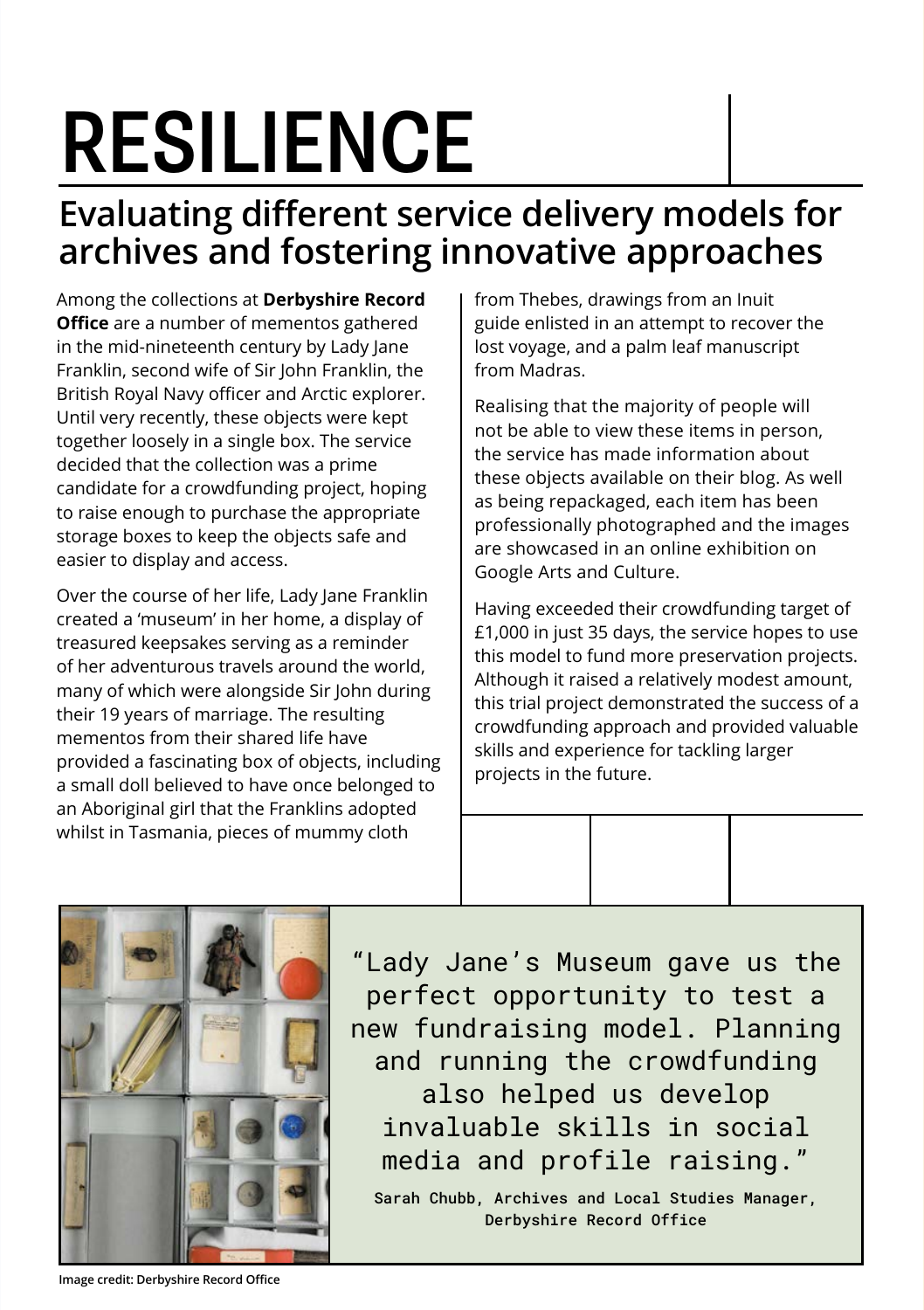## IMPACT

### **Ensuring the full value of archives is recognised**

De Montfort University (DMU) has launched the **Stephen Lawrence Research Centre**, inspired by the archive collection of their Chancellor, Baroness Doreen Lawrence. The centre will be a hub for innovative and interdisciplinary research, with target areas for research including the histories and cultures of BAME communities in the UK, denials of justice, and the concept and practice of institutional racism. At the heart of the centre is a permanent exhibition, shaped from items in the Lawrence family collection and documenting the family's fight for justice following the murder of Stephen Lawrence in south east London in 1993.

Prominently located on the DMU campus, the centre has already become a popular and inclusive meeting space for students and staff as well as a variety of local audiences. Students feel empowered by the space and it is used to host writing clubs, student drop-in sessions, and a recent meeting of the Radical Pedagogies network. DMU currently has a 50% intake of students from BAME communities, and the centre serves as a valued component in supporting Freedom to Achieve and DMUAspire, two projects aimed at closing the BAME attainment gap for existing students and encouraging local teens to recognise that they could attend university.

Engagement with local schools has been just one of the elements that the centre has undertaken so far. A 'Stephen Lawrence Day' event held in April 2019 brought students from four local schools to spend the day on campus, featuring a workshop on material in the archive such as Stephen's schoolbooks and a range of family photographs. They were prompted to think about what they might put in an archive to represent themselves.

The exhibition has also proved a valuable tool in engaging and building trust with other local community groups, as the thoughtful way in which the documents have been displayed and captioned has demonstrated how the archives of a person of colour have been valued and respected.



"Stephen's schoolbooks, in particular, really resonated with the school groups. They were familiar, with their exercises and red ticks, and were something the pupils could really relate to."

> Katharine Short, Archivist and Special Collections Team Manager, De Montfort University